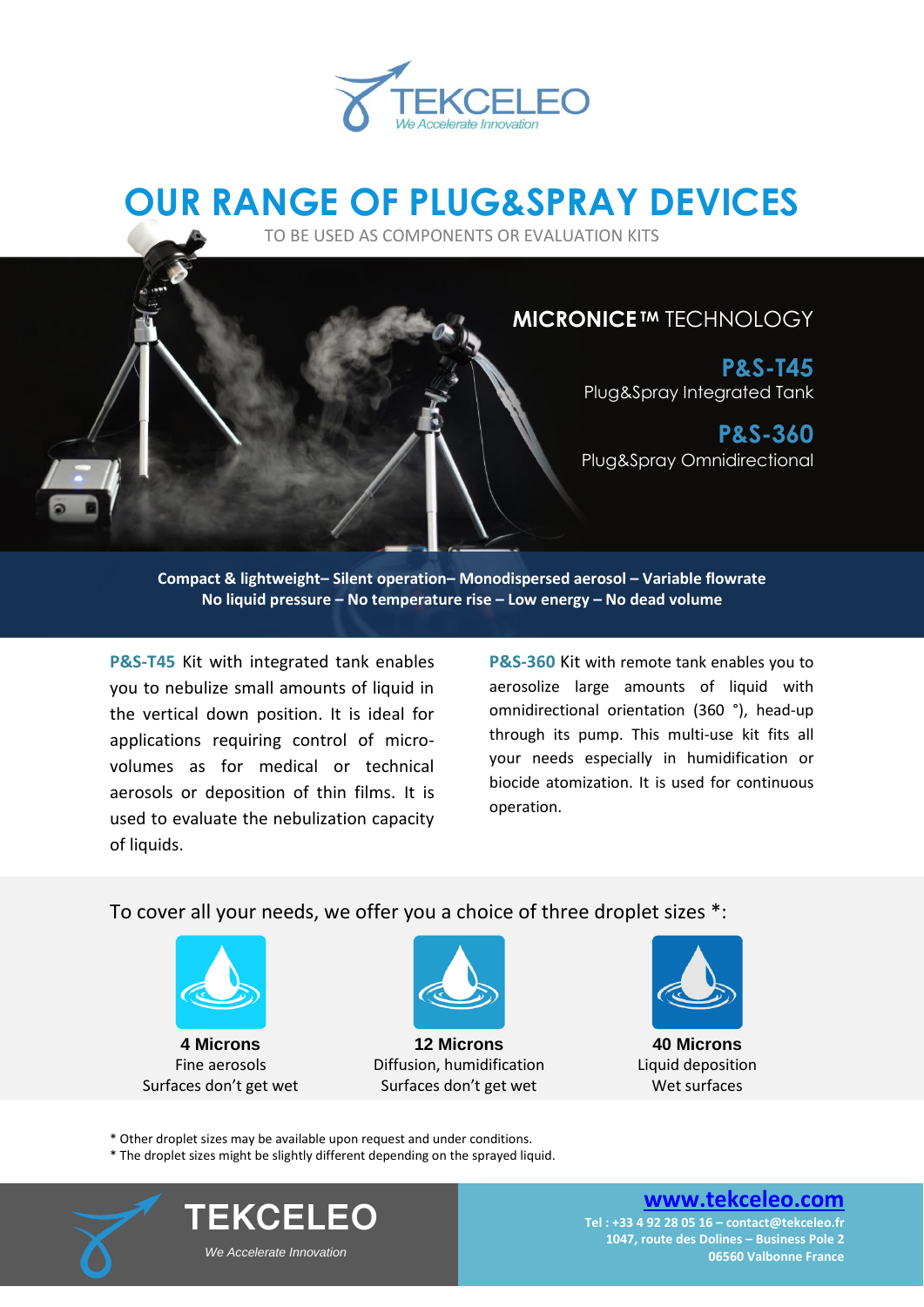## <span id="page-1-0"></span>**OUR TECHNOLOGY MICRONICE TM**

### **PRINCIPLE**

The TEKCELEO patented MICRONICE™ technology is a breakthrough spray technology based on a low power amplified piezoelectric effect. Thanks to the expertise of our team, we have developed a micro-perforated mesh device which, when vibrating at a certain frequency, expels the liquid as fine droplets perfectly calibrated (monodispersed). (Droplets distribution measurements upon request: Sympatec Helos particle size analyser).

### **BENEFITS**

- Compact and lightweight electronic nebulization device without speed and pressure from the liquid
- MICRONICE™ nebulization technology using a vibrating membrane, developed and patented by TEKCELEO
- Mono dispersed aerosol (centered on a specific particle size)
- **•** Different types of liquids can be nebulized
- No temperature rise (no liquid alteration and no changing state)
- Low energy consumption (batteries or rechargeable cells) (hand-held devices)
- Capacity to generate small droplets  $(< 5 \mu m)$
- Silent operation
- Ability to nebulize micro-volumes (precision electronic control)
- Droplet size can be selected by design
- No dead volume (liquid completely nebulized)

### APPLICATION EXAMPLES

- **Bio decontamination**: Contamination control of small or medium volumes. Chamber decontamination. Biocide atomization (H2O2 and more)
- **Drop deposit of micro-volumes:** chemical reagents, organic samples, ink, nano suspensions, thin organic and metallic layers…
- **Chemical molecules deposit** for surface treatment.
- **Diffusion:** parfume, fragrance, phéromone…
- **Aerosol therapy:** respiratory route drug delivery
- **Precise humidification**: room, materials, organic tissues…
- Evaporative **cooling**.
- **Chemical analysis**: source of monodispersed particles



#### **[www.tekceleo.com](http://www.tekceleo.com/)**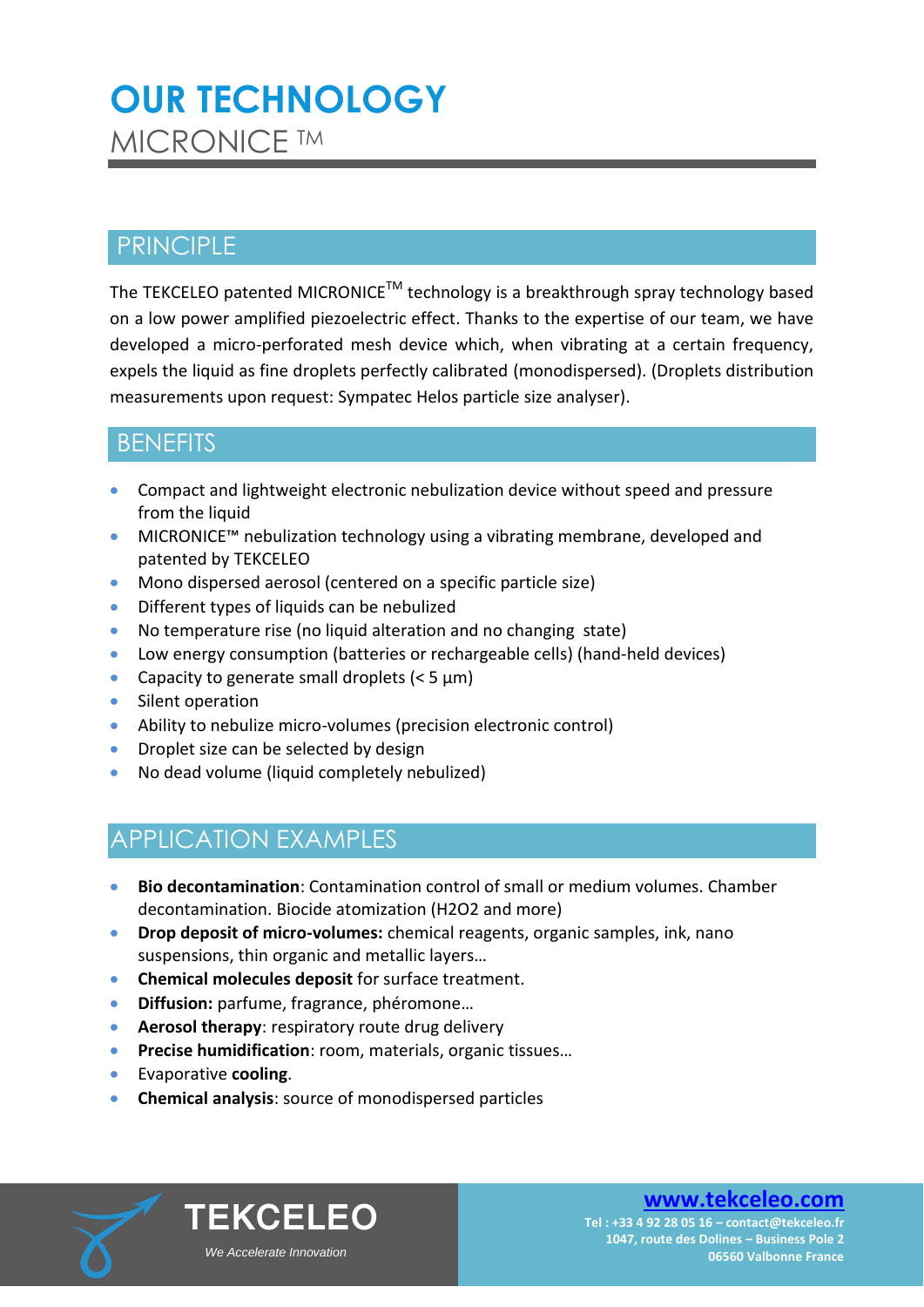# **PLUG & SPRAY**

### Integrated Tank **P&S-T45**

*Technical data subject to change without notice*

#### MAIN CHARACTERISTICS

- Product: water-based solution, alcoholic solution and suspensions
- Particle size:  $4\mu$ m or 12  $\mu$ m (standard)
- Flow rate: 1ml/min or 3ml/min
- Variable flow rate: from 30% to 100% (PWM)
- Vertical tilt: max. 45°
- **Energy consumption: < 3W**
- Battery operated or plugged into the power supply
- Response time  $# 1 ms$
- Noise : <35dBa

#### P&S-T45 KIT COMPONENTS





Cable E.C.U. aerosol head



Accessory : tripod



#### TECHNICAL SPECIFICATIONS

| <b>Aerosol head type</b> |                         |             |
|--------------------------|-------------------------|-------------|
| Droplet size $^{(1)}$    | Flow rate $^{(2)}$      | $GSD^{(3)}$ |
| $4 \mu m \pm 1 \mu m$    | 1 mL/min $\pm$ 0,2 ml   | 1.4         |
| $12 \mu m \pm 3 \mu m$   | $3$ mL/min $\pm$ 0,5 ml | 1.7         |

| <b>Electronic Control Unit (specific software for each</b><br>head type) |  |  |
|--------------------------------------------------------------------------|--|--|
| Power supply: Mains or built in rechargeable battery                     |  |  |
| ON/OFF button or TTL signal to the BNC.                                  |  |  |
| PWM Interface: 3,3 Vdc (option)                                          |  |  |
| Cable main-ECU length: 200 cm (78 inch)                                  |  |  |
| Cable ECU-aerosol head length: 60 cm (24 inch)                           |  |  |

**TEKCELEO**

 *We Accelerate Innovation*

- **Droplet size***(1)* **Flow rate**(2) **GSD***(*3) *(1) Other particle sizes are available upon request*
- (2) *The particle size and the flow rate depend on the liquid*
- *(*3) *Geometric Standard Deviation*



#### **[www.tekceleo.com](http://www.tekceleo.com/)**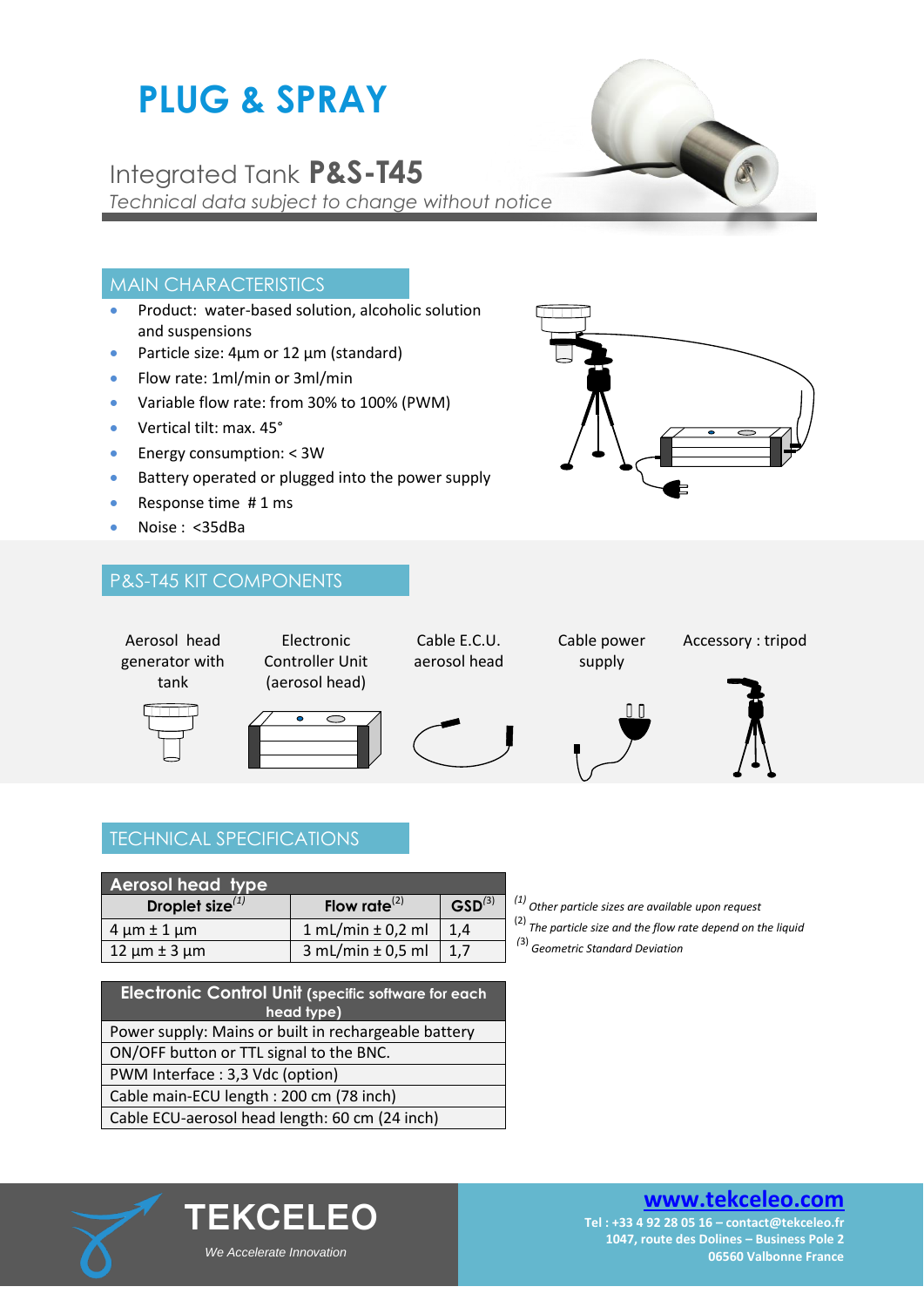#### **Electronic Control Unit (mm) Aerosol Head (mm)**



# Scale 1:1 မ  $69$  $\alpha$ Cable ECU-aerosol head Aerosol head with integrated tank  $\emptyset$  20 Stopper  $\varnothing$  38

#### *HOW TO ORDER?*

**To order a kit, please provide us with the references of the items you would like to purchase:** 

| <b>Plug &amp; Spray</b>                | <b>References P&amp;S-T45</b>  |       |
|----------------------------------------|--------------------------------|-------|
| <b>KIT</b><br>$(P&S-XXX-YY)*$          | P&S-T45-M04<br>P&S-T45-M12     |       |
| <b>Aerosol Head</b><br>$(H-XXX-YY)$ ** | H-T45-M04<br>$H-T45-M12$       |       |
| <b>Accessories</b>                     | <b>Tripod</b><br><b>TRIPOD</b> | Order |

#### **\* XXX: Nebulizer Type**

**T45** – *Integrated Tank* **360** – *Remote Tank (omnidirectionnal)*

#### **\*\* YY**: **Aerosol head (droplet size)**

**M04** - *4 microns* **M12** - *12 microns*

#### **\* H: Nebulizer Head**



**TEKCELEO**  *We Accelerate Innovation*

**[www.tekceleo.com](http://www.tekceleo.com/)**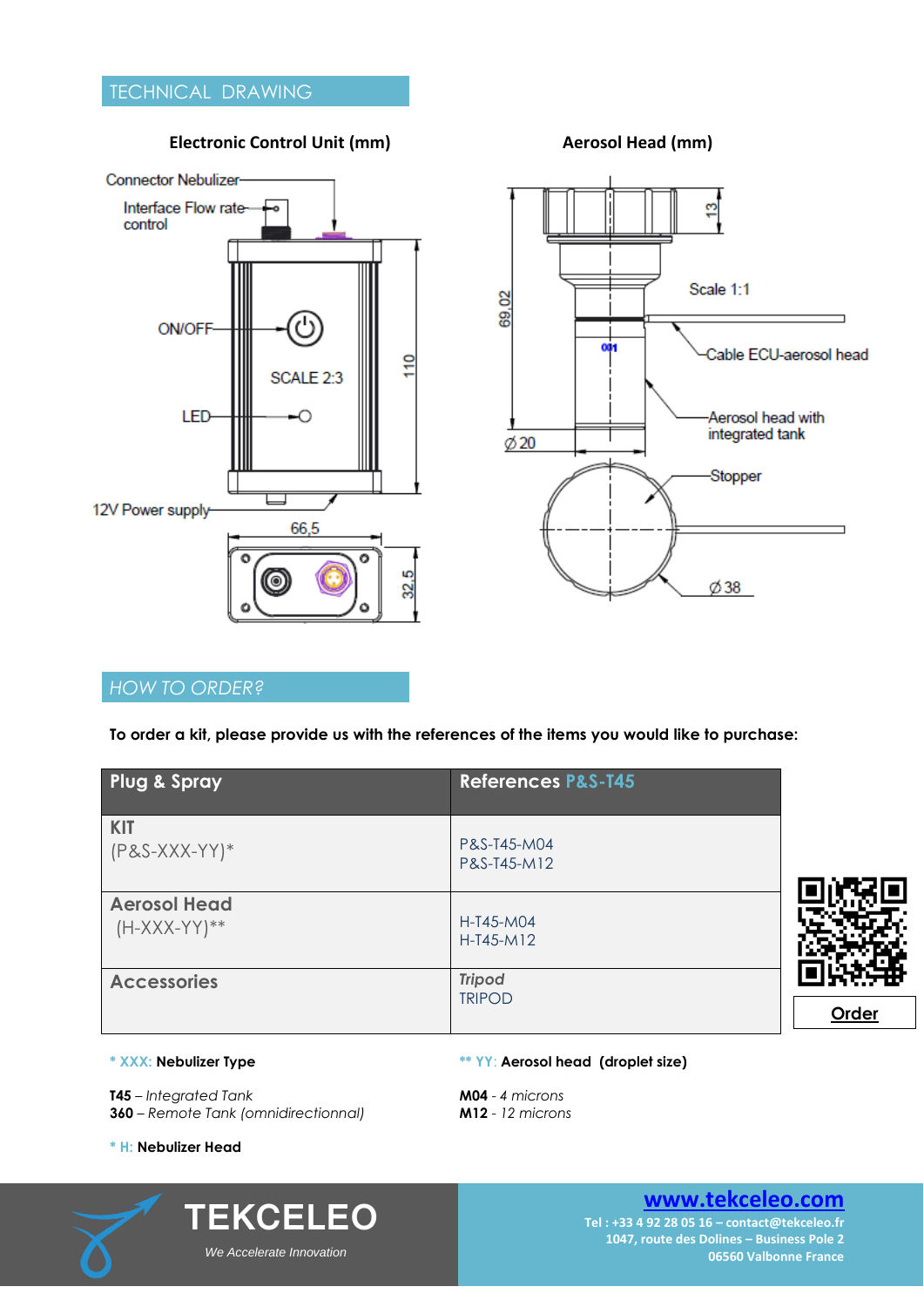# **PLUG & SPRAY**

Omnidirectional **P&S-360**

*Preliminary data subject to change without notice*

#### MAIN CHARACTERISTICS

- Product: water-based solution, alcoholic solution, and suspensions
- Particle size: 4µm, 12µm or 40µm.
- Flow rate: Resp. 1ml/min, 3ml/min, 25ml/min
- Variable flow rate: from 30% to 100% (PWM)
- Aerosol orientation: 360° (omnidirectional)
- Energy consumption: < 3W
- Response time ≈ 1 ms
- Noise : <35dB

#### P&S-360 KIT COMPONENTS

Aerosol Head **ECU** 

Aerosol















Accessory : Pump or (fan)



Plastic tubes Connecting cables Cable mains-ECU Accessory: Tripod



### TECHNICAL SPECIFICATIONS

| <b>Aerosol head type</b>  |                         |             |
|---------------------------|-------------------------|-------------|
| Droplet diameter $^{(1)}$ | Flowrate $^{(2)}$       | $GSD^{(3)}$ |
| $4 \mu m \pm 1 \mu m$     | $1 mL/min \pm 0.2 ml$   | 1,4         |
| $12 \mu m \pm 3 \mu m$    | $3$ mL/min $\pm$ 0,5 ml | 1,7         |
| $40 \mu m \pm 3 \mu m$    | $25$ mL/min $\pm$ 2 ml  | 1,8         |

**TEKCELEO**

 *We Accelerate Innovation*

**Droplet diameter***(1)* **Flowrate**(2) **GSD**(3) *(1) Other particle sizes are available on request*

(2) *The particle size and the flow rate depend on the liquid*

*(*3) *Geometric Standard Deviation*

| <b>Electronic Control Unit (specific software for each)</b><br>head type) | <b>ECU Pump/Fan</b>                            |
|---------------------------------------------------------------------------|------------------------------------------------|
| Power supply: mains or built in rechargeable battery                      | Power supply: mains                            |
| ON/OFF button or TTL signal to the BNC.                                   | Controlled by aerosol head ECU                 |
| PWM Interface: 3,3 Vdc (option)                                           | Cable ECU-aerosol head length: 60 cm (24 inch) |
| Cable main-ECU length: 200 cm (78 inch)                                   | Cable main-ECU length: 200 cm (78 inch)        |
| Cable ECU-aerosol head length: 60 cm (24 inch)                            | Cable ECU(aerosol)-ECU(pump) length: 100 cm    |



#### **[www.tekceleo.com](http://www.tekceleo.com/)**